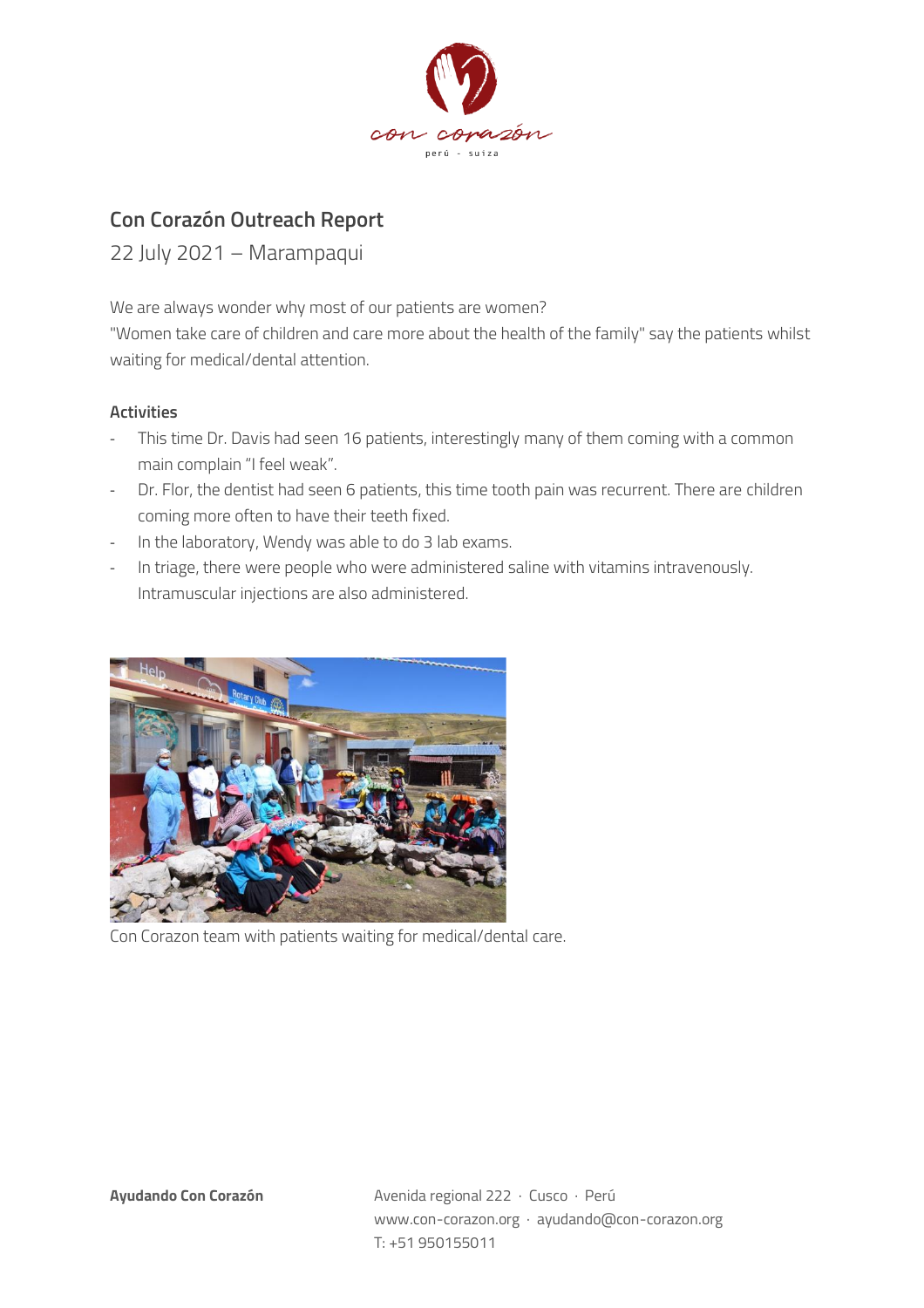

**Photo Gallery** 



Santusa Ccallo, 41 years has a headache and feels weak. Dr. Davis has prescribed the administration of saline with vitamins intravenously. The patient said that she did not feel pain when the needle went through because the nurse Ana did it carefully.



Dolores Villagra is 59 years old. She is with an intense stomach pain for couple of weeks already. She said that the pain is more intense when there is cold. She has barely eaten these days. Besides her current treatment, Dr. Davis will do a follow up with the patient. She came several times to the Con Corazon health facility and she is happy in the way we treated her.

**Ayudando Con Corazón** Avenida regional 222 · Cusco · Perú www.con-corazon.org · ayudando@con-corazon.org T: +51 950155011